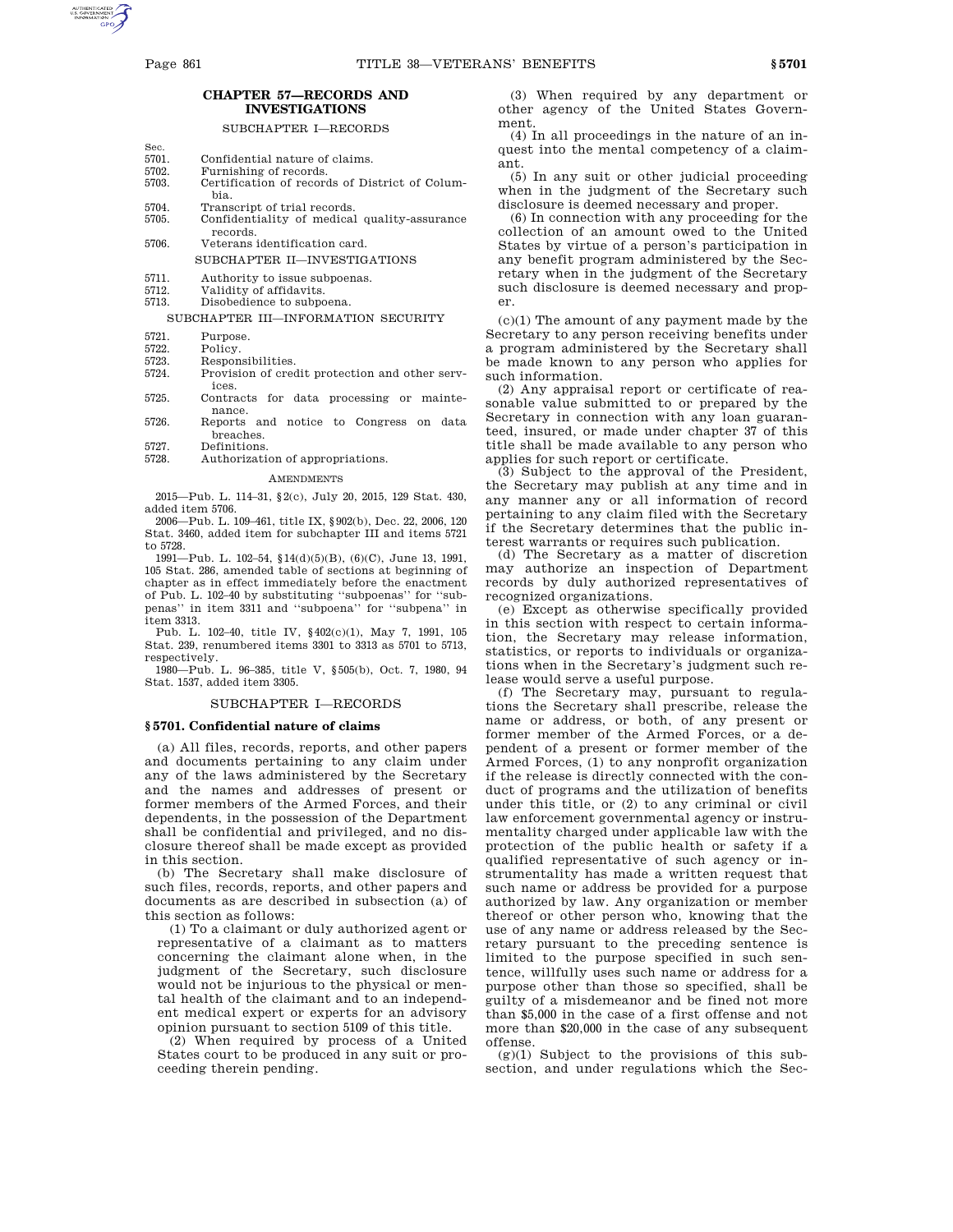retary shall prescribe, the Secretary may release the name or address, or both, of any person who is a present or former member of the Armed Forces, or who is a dependent of a present or former member of the Armed Forces, to a consumer reporting agency if the release of such information is necessary for a purpose described in paragraph (2) of this subsection.

(2) A release of information under paragraph (1) of this subsection concerning a person described in such paragraph may be made for the purpose of—

(A) locating such a person—

(i) who has been administratively determined to be indebted to the United States by virtue of the person's participation in a benefits program administered by the Secretary; or

(ii) if the Secretary has determined under such regulations that (I) it is necessary to locate such person in order to conduct a study pursuant to section 527 of this title or a study required by any other provision of law, and (II) all reasonable steps have been taken to assure that the release of such information to such reporting agency will not have an adverse effect on such person; or

(B) obtaining a consumer report in order to assess the ability of a person described in subparagraph (A)(i) of this paragraph to repay the indebtedness of such person to the United States, but the Secretary may release the name or address of such person for the purpose stated in this clause only if the Secretary determines under such regulations that such person has failed to respond appropriately to administrative efforts to collect such indebtedness.

(3) The Secretary may also release to a consumer reporting agency, for the purposes specified in subparagraph (A) or (B) of paragraph (2) of this subsection, such other information as the Secretary determines under such regulations is reasonably necessary to identify a person described in such paragraph, except that the Secretary may not release to a consumer reporting agency any information which indicates any indebtedness on the part of such person to the United States or any information which reflects adversely on such person. Before releasing any information under this paragraph, the Secretary shall, under such regulations, take reasonable steps to provide for the protection of the personal privacy of persons about whom information is proposed to be released under this paragraph.

 $(4)$ (A) If the Secretary determines, under regulations which the Secretary shall prescribe, that a person described in paragraph (1) of this subsection has failed to respond appropriately to reasonable administrative efforts to collect an indebtedness of such person described in para $graph (2)(A)(i)$  of this subsection, the Secretary may release information concerning the indebtedness, including the name and address of such person, to a consumer reporting agency for the purpose of making such information available for inclusion in consumer reports regarding such person and, if necessary, for the purpose of locating such person, if—

(i) the Secretary has (I) made reasonable efforts to notify such person of such person's right to dispute through prescribed administrative processes the existence or amount of such indebtedness and of such person's right to request a waiver of such indebtedness under section 5302 of this title, (II) afforded such person a reasonable opportunity to exercise such rights, and (III) made a determination with respect to any such dispute or request; and

(ii) thirty calendar days have elapsed after the day on which the Secretary has made a determination that reasonable efforts have been made to notify such person (I) that the Secretary intends to release such information for such purpose or purposes, and (II) that, upon the request of such person, the Secretary shall inform such person of whether such information has been so released and of the name and address of each consumer reporting agency to which such information was released by the Secretary and of the specific information so released.

(B) After release of any information under subparagraph (A) of this paragraph concerning the indebtedness of any person, the Secretary shall promptly notify—

(i) each consumer reporting agency to which such information has been released by the Secretary; and

(ii) each consumer reporting agency described in subsection  $(i)(3)(B)(i)$  of this section to which such information has been transmitted by the Secretary through a consumer reporting agency described in subsection  $(i)(3)(B)(ii)(I)$  of this section,

of any substantial change in the status or amount of such indebtedness and, upon the request of any such consumer reporting agency for verification of any or all information so released, promptly verify or correct, as appropriate, such information. The Secretary shall also, after the release of such information, inform such person, upon the request of such person, of the name and address of each consumer reporting agency described in clause (i) or (ii) of this subparagraph to which such information was released or transmitted by the Secretary and of the specific information so released or transmitted.

(h)(1) Under regulations which the Secretary shall prescribe, the Secretary may release the name or address, or both, of any person who is a present or former member of the Armed Forces, or who is a dependent of a present or former member of the Armed Forces (and other information relating to the identity of such person), to any person in a category of persons described in such regulations and specified in such regulations as a category of persons to whom such information may be released, if the release of such information is necessary for a purpose described in paragraph (2) of this subsection.

(2) A release of information under paragraph (1) of this subsection may be made for the purpose of—

(A) determining the creditworthiness, credit capacity, income, or financial resources of a person who has (i) applied for any benefit under chapter 37 of this title, or (ii) submitted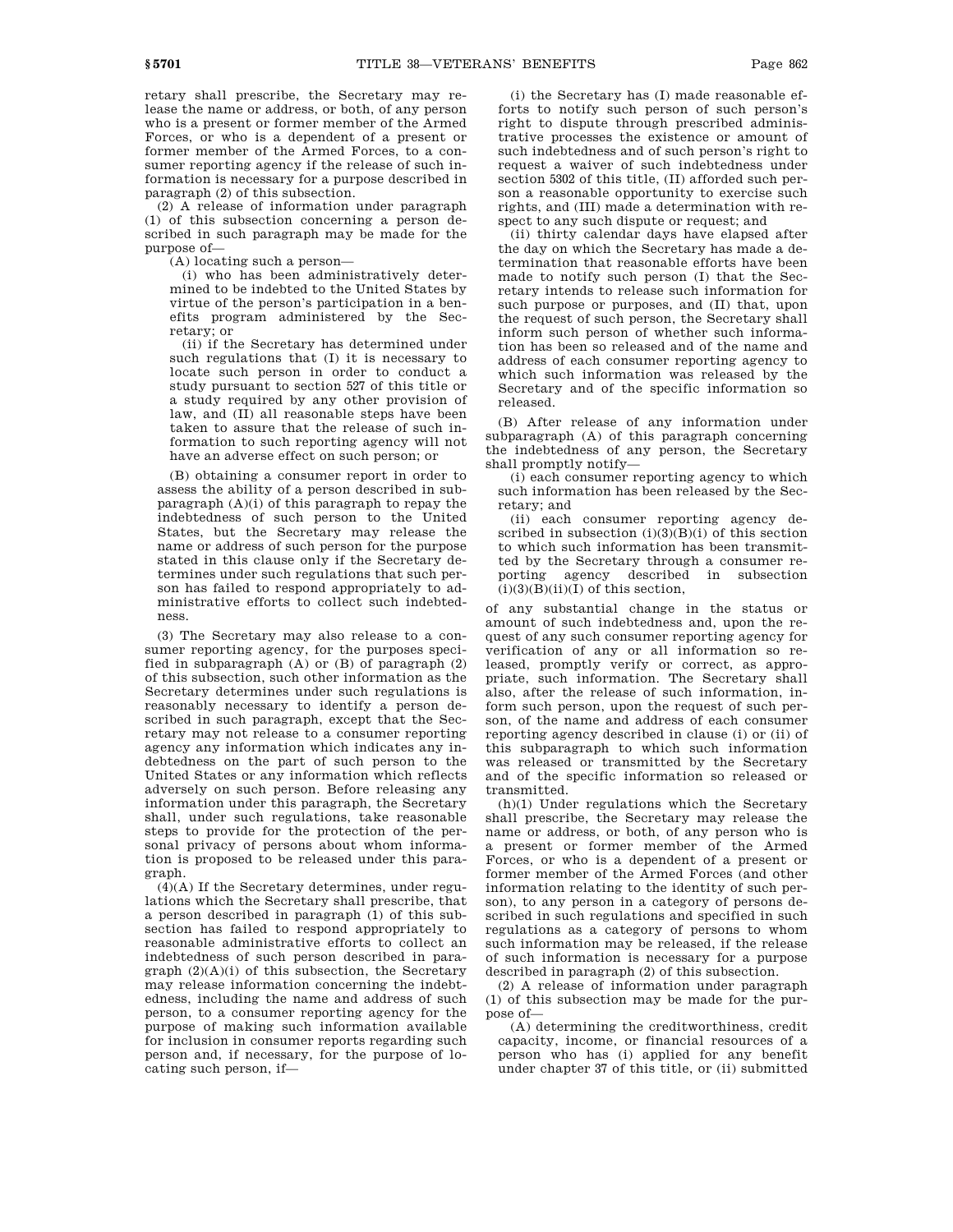an offer to the Secretary for the purchase of property acquired by the Secretary under section  $3720(a)(5)$  of this title;

(B) verifying, either before or after the Secretary has approved a person's application for assistance in the form of a loan guaranty or loan insurance under chapter 37 of this title, information submitted by a lender to the Secretary regarding the creditworthiness, credit capacity, income, or financial resources of such person;

(C) offering for sale or other disposition by the Secretary, pursuant to section 3720 of this title, any loan or installment sale contract owned or held by the Secretary; or

(D) providing assistance to any applicant for benefits under chapter 37 of this title or administering such benefits if the Secretary promptly records the fact of such release in appropriate records pertaining to the person concerning whom such release was made.

(i)(1) No contract entered into for any of the purposes of subsection (g) or (h) of this section, and no action taken pursuant to any such contract or either such subsection, shall result in the application of section 552a of title 5 to any consumer reporting agency or any employee of a consumer reporting agency.

(2) The Secretary shall take reasonable steps to provide for the protection of the personal privacy of persons about whom information is disclosed under subsection (g) or (h) of this section. (3) For the purposes of this subsection and of

subsection (g) of this section— (A) The term ''consumer report'' has the

meaning provided such term in subsection (d) of section 603 of the Fair Credit Reporting Act (15 U.S.C. 1681a(d)).

(B) The term ''consumer reporting agency'' means—

(i) a consumer reporting agency as such term is defined in subsection (f) of section 603 of the Fair Credit Reporting Act (15 U.S.C. 1681a(f)), or

(ii) any person who, for monetary fees, dues, or on a cooperative nonprofit basis, regularly engages in whole or in part in the practice of (I) obtaining credit or other information on consumers for the purpose of furnishing such information to consumer reporting agencies (as defined in clause (i) of this paragraph), or (II) serving as a marketing agent under arrangements enabling third parties to obtain such information from such reporting agencies.

(j) Except as provided in subsection (i)(1) of this section, any disclosure made pursuant to this section shall be made in accordance with the provisions of section 552a of title 5.

 $(k)(1)(A)$  Under regulations that the Secretary shall prescribe, the Secretary may disclose the name and address of any individual described in subparagraph (C) to an entity described in subparagraph (B) in order to facilitate the determination by such entity whether the individual is, or after death will be, a suitable organ, tissue, or eye donor if—

(i) the individual is near death (as determined by the Secretary) or is deceased; and

(ii) the disclosure is permitted under regulations promulgated pursuant to section 264 of the Health Insurance Portability and Accountability Act of 1996 (42 U.S.C. 1320d–2 note).

(B) An entity described in this subparagraph is—

(i) an organ procurement organization, including eye and tissue banks; or

(ii) an entity that the Secretary has determined—

(I) is substantially similar in function, professionalism, and reliability to an organ procurement organization; and

(II) should be treated for purposes of this subsection in the same manner as an organ procurement organization.

(C) An individual described in this subparagraph is—

(i) a veteran; or

(ii) a dependent of veteran.

(2) In this subsection, the term ''organ procurement organization'' has the meaning given the term ''qualified organ procurement organization'' in section 371(b) of the Public Health Service Act (42 U.S.C. 273(b)).

(*l*)(1) Under regulations the Secretary shall prescribe, the Secretary shall disclose information about a covered individual to a State controlled substance monitoring program, including a program approved by the Secretary of Health and Human Services under section 399O of the Public Health Service Act (42 U.S.C. 280g–3), to the extent necessary to prevent misuse and diversion of prescription medicines.

(2) In this subsection, a ''covered individual'' is an individual who is dispensed medication prescribed by an employee of the Department or by a non-Department provider authorized to prescribe such medication by the Department.

(Pub. L. 85–857, Sept. 2, 1958, 72 Stat. 1236, §3301; Pub. L. 87–671, §2, Sept. 19, 1962, 76 Stat. 557; Pub. L. 91–24, §11, June 11, 1969, 83 Stat. 34; Pub. L. 92–540, title IV, §412, Oct. 24, 1972, 86 Stat. 1093; Pub. L. 94–321, §1(a), June 29, 1976, 90 Stat. 713; Pub. L. 94–581, title II, §210(b), Oct. 21, 1976, 90 Stat. 2863; Pub. L. 96–466, title VI, §606, Oct. 17, 1980, 94 Stat. 2212; Pub. L. 101–94, title III, §302(a), Aug. 16, 1989, 103 Stat. 628; renumbered §5701 and amended Pub. L. 102-40, title IV, §402(b)(1), (d)(1), May 7, 1991, 105 Stat. 238, 239; Pub. L. 102–83, §§2(c)(6), 4(a)(1), (2)(A)(xi), (3), (4), (b)(1), (2)(E), 5(c)(1), Aug. 6, 1991, 105 Stat. 402–406; Pub. L. 107–14, §8(a)(13), June 5, 2001, 115 Stat. 35; Pub. L. 109–461, title II, §204(a), Dec. 22, 2006, 120 Stat. 3411; Pub. L. 112–74, div. H, title II, §230(a), Dec. 23, 2011, 125 Stat. 1159; Pub. L. 114–198, title IX, §914, July 22, 2016, 130 Stat. 765; Pub. L. 114–223, div. A, title II, §246, Sept. 29, 2016, 130 Stat. 884; Pub. L. 115–55, §2(u)(2), Aug. 23, 2017, 131 Stat. 1113; Pub. L. 115–86, §2, Nov. 21, 2017, 131 Stat. 1276.)

### APPLICABILITY OF AMENDMENT

*Amendment of section by section 2(u)(2) of Pub. L. 115–55 applicable to all claims for which the Secretary of Veterans Affairs provides notice of a decision under section 5104 of this title on or after the later of 540 days after Aug. 23, 2017, or 30 days after the date on which the Secretary submits to Congress a certification of certain capabilities of the Department of Veterans*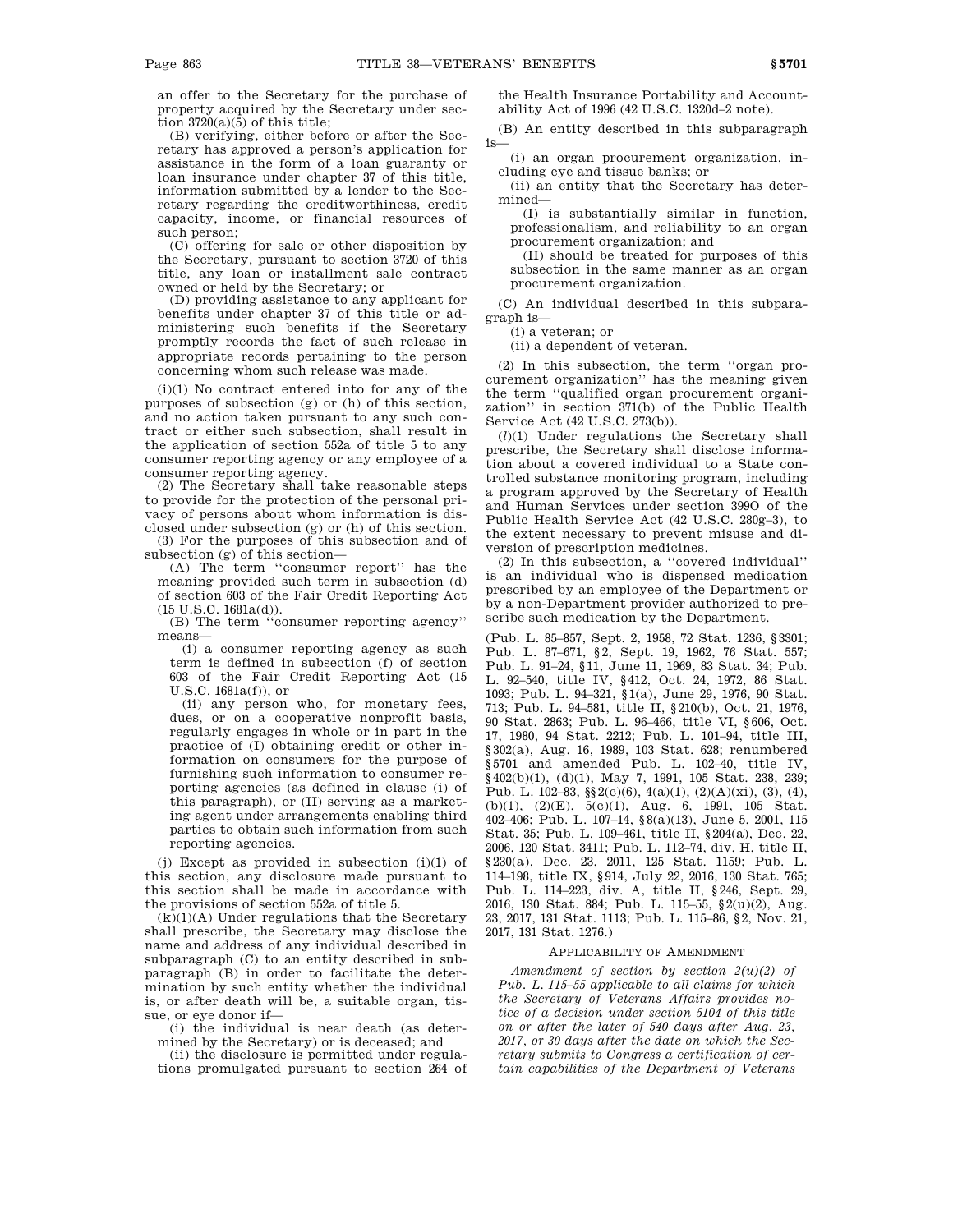*Affairs to carry out the new appeals system established by Pub. L. 115–55 and to address appeals of decisions on legacy claims, with provision for early applicability of the new appeals system to certain claims. See 2017 Amendment note below.*

### REFERENCES IN TEXT

Section 264 of the Health Insurance Portability and Accountability Act of 1996, referred to in subsec.  $(k)(1)(A)(ii)$ , is section 264 of title II of Pub. L. 104-191, Aug. 21, 1996, 110 Stat. 2033, which is set out as a note under section 1320d–2 of Title 42, The Public Health and Welfare.

#### **AMENDMENTS**

2017—Subsec. (b)(1). Pub. L. 115–55 struck out ''or 7109'' after ''section 5109''.

Subsec. (*l*). Pub. L. 115–86 designated existing provisions as par. (1), substituted ''about a covered individual'' for ''about a veteran or the dependent of a veteran'', and added par. (2).

2016—Subsec. (*l*). Pub. L. 114–198 and Pub. L. 114–223 amended subsec. (*l*) identically, substituting ''shall disclose'' for ''may disclose''.

2011—Subsec. (*l*). Pub. L. 112–74 added subsec. (*l*).

2006—Subsec. (k). Pub. L. 109–461 added subsec. (k).

2001—Subsec. (g)(2)(B). Pub. L. 107–14 substituted "subparagraph  $(A)(i)$ " for "clause  $(A)(i)$ ".

Subsec. (g)(3). Pub. L. 107–14 substituted ''subparagraph (A) or (B)'' for ''clause (A) or (B)''.

1991—Pub. L. 102–40, §402(b)(1), renumbered section 3301 of this title as this section.

Subsec. (a). Pub. L. 102–83, §4(a)(3), (4), substituted ''Department'' for ''Veterans' Administration''.

Pub. L. 102–83,  $\S(4a)(1)$ , substituted "administered by the Secretary'' for ''administered by the Veterans' Administration''.

Subsec. (b). Pub. L. 102–83, §4(b)(1), (2)(E), substituted ''Secretary'' for ''Administrator'' in introductory provisions and in pars.  $(1)$ ,  $(5)$ , and  $(6)$ .

Pub. L. 102–83, §4(a)(1), substituted ''administered by the Secretary'' for ''administered by the Veterans' Administration'' in par. (6).

Pub. L. 102–40, §402(d)(1), substituted ''5109'' and

"7109" for "3009" and "4009", respectively, in par. (1).<br>Subsec. (c)(1). Pub. L. 102–83, §4(a)(2)(A)(xi), substituted ''Secretary'' for first reference to ''Veterans' Administration''.

Pub. L. 102–83,  $\S4(a)(1)$ , substituted "administered by the Secretary'' for ''administered by the Veterans' Administration<sup>1</sup>

Subsec. (c)(2). Pub. L. 102–83,  $\S(4(a)(2)(A)(xi)$ , substituted ''Secretary'' for ''Veterans' Administration''.

Subsec. (c)(3). Pub. L. 102–83, §4(b)(1), (2)(E), substituted ''Secretary'' for ''Administrator'' in two places.

Pub. L.  $102-83$ ,  $\S4(a)(2)(A)(xi)$ , substituted "Secretary'' for ''Veterans' Administration'' after ''with the'

Subsec. (d). Pub. L. 102–83, §4(b)(1), (2)(E), substituted ''Secretary'' for ''Administrator''.

Pub. L. 102–83,  $\S(4(a)(3), (4)$ , substituted "Department" for ''Veterans' Administration''.

Subsec. (e). Pub. L. 102–83, §4(b)(1), (2)(E), substituted ''Secretary'' for ''Administrator'' and ''Secretary's'' for ''Administrator's''.

Subsec. (f). Pub. L. 102–83, §4(b)(1), (2)(E), substituted

"Secretary" for "Administrator" wherever appearing.<br>Subsec. (g)(1). Pub. L.  $102-83$ , §4(b)(1), (2)(E), substituted "Secretary" for "Administrator" in two places.

Subsec.  $(g)(2)(A)(i)$ . Pub. L. 102-83, §4(a)(1), substituted "administered by the Secretary" for "administered by the Veterans' Administration''.

Subsec. (g)(2)(A)(ii). Pub. L. 102–83, §4(b)(1), (2)(E), substituted "Secretary" for "Administrator".

Pub. L. 102–83,  $\S2(c)(6)$ , substituted "section 527" for ''section 219''.

Subsec. (g)(2)(B), (3), (4). Pub. L. 102–83, §4(b)(1), (2)(E), substituted ''Secretary'' for ''Administrator'' wherever appearing.

Subsec. (g)(4)(A)(i). Pub. L. 102–40, §402(d)(1), substituted ''5302'' for ''3102''. Subsec. (h). Pub. L. 102–83, §5(c)(1), substituted

 $``3720(a)(5)"$  for  $``1820(a)(5)"$  in par. (2)(A) and  $``3720"$  for "1820" in par. (2)(C).

Pub. L. 102–83, §4(b)(1), (2)(E), substituted ''Secretary'' for "Administrator" wherever appearing.<br>Subsec. (i)(2). Pub. L. 102–83, §4(b)(1), (2)(E), sub-

stituted ''Secretary'' for ''Administrator''.

1989—Subsec. (b)(1). Pub. L. 101–94 substituted ''sec-

tion 3009 or 4009'' for ''section 4009''. 1980—Subsec. (a). Pub. L. 96–466, §606(a), substituted ''members of the Armed Forces'' for ''personnel of the armed services''.

Subsec. (b)(6). Pub. L. 96–466, §606(b), added par. (6).

Subsec. (c). Pub. L. 96–466, §606(c), designated existing provisions as pars. (1) and (3) with minor changes in language, and in par. (1) as so designated, substituted reference to the amount of any payment made by the Veterans' Administration to any person receiving benefits under a program administered by the Veterans' Administration for reference to the amount of pension, compensation, or dependency and indemnity compensation of any beneficiary, and added par. (2).

Subsec. (f). Pub. L. 96–466, §606(d), substituted ''name or address, or both, of any present or former member of the Armed Forces, or a dependent of a present or former member of the Armed Forces'' for ''names or addresses, or both, of any present or former members of the Armed Forces, and/or their dependents'' and ''written request that such name or address'' for ''written request that such names or addresses''.

Subsecs. (g) to (i). Pub. L. 96–466, §606(e), added subsecs. (g) to (i). Former subsec. (g) redesignated (j). Subsec. (j). Pub. L. 96–466, §606(e), (f), redesignated

former subsec. (g) as (j) and substituted ''Except as provided in subsection  $(i)(1)$  of this section, any' ''Any''.

1976—Subsec. (a). Pub. L. 94–321, §1(a)(1), (2), designated introductory par. as subsec. (a) and as so designated, substituted ''provided in this section.'' for ''follows:''.

Subsec. (b). Pub. L. 94–321, §1(a)(2), added subsec. (b). Pars. (1) to (5), formerly set out following introductory par., became part of such subsec. (b).

Subsec. (b)(1). Pub. L. 94–581, §210(b)(1), substituted ''claimant or duly authorized agent or representative of a claimant as to matters concerning the claimant alone'' for ''claimant or his duly authorized agent or representative as to matters concerning himself alone''.

Subsec. (c). Pub. L. 94–321, §1(a)(3), redesignated par.  $(6)$  as subsec.  $(c)$ .

Subsec. (d). Pub. L. 94–581,  $§210(b)(2)$ , substituted "as a matter of discretion'' for ''in his discretion''.

Pub. L.  $94-321$ ,  $1(a)(3)$ , redesignated par. (7) as subsec. (d).

Subsec. (e). Pub. L. 94–581, §210(b)(3), substituted ''in the Administrator's judgment'' for ''in his judgment''.

Pub. L. 94–321,  $$1(a)(3)$ , (4), redesignated par. (8) as subsec. (e) and substituted ''Except as otherwise specifically provided in this section with respect to certain information, the'' for ''The''.

Subsec. (f). Pub. L. 94–321, §1(a)(3), (5), redesignated par. (9) as subsec. (f) and inserted provision relating to the release of information pursuant to this subsection to criminal or civil law enforcement governmental agencies and increased the penalty for misuse of such information to the status of a misdemeanor, with a fine of not more than \$5,000 for the first offense and not more than \$20,000 for any subsequent offense.<br>Subsec. (g). Pub. L. 94–321, §1(a)(5), added subsec. (g).

1972—Pub. L. 92–540 in introductory provision inserted reference to the names and addresses of present or former personnel of the armed forces, and their dependents, in the possession of the Veterans' Administration, and added par. (9).